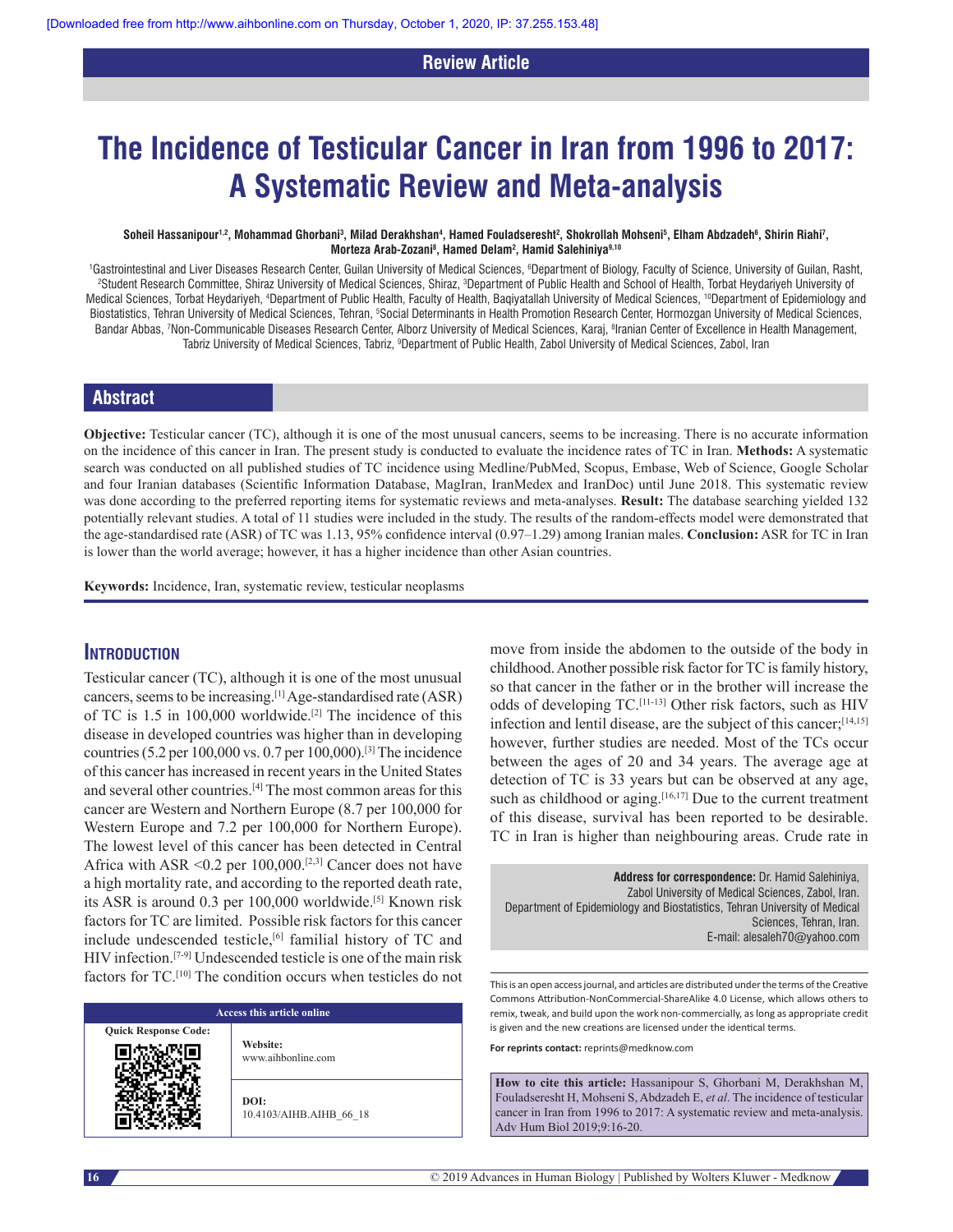Iran is equal to 1.9 and ASR equal to  $1.7$ .<sup>[18]</sup> This cancer is one of the most common urological cancers, so that a study in Iran showed that 7% of urological cancers were associated with TC.<sup>[19]</sup> Studies on the epidemiology of cancer in Iran are limited in general. According to reports, TC is not one of the major cancers in Iran.[20] There is no complete and accurate information on the incidence of this cancer in Iran, and studies have revealed the incidence of this cancer in different regions. Precise information on the incidence of this cancer is necessary for planning. Therefore, this study was conducted to determine the ASR of TC in Iran through a systematic review and meta-analysis.

# **METHODS**

The systematic review and meta-analysis were designed in 2018 and undertaken in accordance with the preferred reporting items for systematic reviews and meta-analyses guideline.<sup>[21]</sup>

## **Search strategy of systematic reviews**

A literature search of published studies was conducted using international databases such as Medline/PubMed, Scopus, Web of Science, Google Scholar and Embase for English papers and Iranian databases such as Scientific Information Database (www.sid.ir), MagIran (www.magiran.com), IranMedex (www.barakatkns.com) and IranDoc (www.irandoc.ac.ir), for Persian papers.

The Medical Subject Headings keywords included 'Testicular Neoplasms', 'T Testicular cancer', 'Testicular Tumour', 'Cancer of T Testicular', 'Neoplasms of Thyroid', 'Testis Cancer', 'Testis Neoplasm', 'Testis Tumour', 'Epidemiology', 'Incidence' and 'Iran'. The obtained papers were imported into an EndNote X7 (Thomson Reuters, Carlsbad, CA, USA)

library, and the duplicates were removed. No language and time limitations were considered.

# **Inclusion and exclusion criteria**

All studies with results of ASR of TC and reports of Iranian populations were included in this review. Furthermore, studies with following criteria were not considered in this review; studies which reported prevalence rate, studies with inadequate sample size and other types of articles (all type of conference abstracts, poster papers, letters, comments and editorial).

## **Quality assessment**

To assess the quality of the articles, a checklist prepared by The Joanna Briggs Institute was used.[22] The purpose of this appraisal is to assess the methodological quality of a study and to determine the extent to which a study has addressed the possibility of bias in its design, conduct and analysis. All papers were evaluated on the basis of data relevance and methodological rigor. The results of quality assessment are presented in Table 1.

## **Risk of bias across studies**

Random-effects model was used for minimising risk of bias across the studies.[23,24]

## **Statistical analysis**

STATA version 12.0 (Stata Corp LP, College Station, TX, USA) software was used to perform all analysis. Statistical heterogeneity between the results of obtained studies was assessed using Cochran's *Q* statistic (with a significance level of  $P \leq 0.1$ ) combined with  $I^2$  statistic (with a significance level of >50%). The meta‑analysis was conducted with a random-effects model (with inverse variance method) in the studies with significant heterogeneity ( $P \le 0.1$  and  $I^2 \ge 50\%$ ).

|                            | Table 1: Joanna Briggs Institute critical appraisal checklist applied for included studies |                                                    |                                        |                                                                                |                         |                                            |                                 |                                                                                                                    |                                                                    |
|----------------------------|--------------------------------------------------------------------------------------------|----------------------------------------------------|----------------------------------------|--------------------------------------------------------------------------------|-------------------------|--------------------------------------------|---------------------------------|--------------------------------------------------------------------------------------------------------------------|--------------------------------------------------------------------|
| <b>Author</b><br>name/year | Sample was<br>representative?                                                              | <b>Participants</b><br>appropriately<br>recruited? | <b>Sample</b><br>size was<br>adequate? | <b>Study</b><br><i>participants</i><br>and the setting conducted<br>described? | <b>Data</b><br>analysis | standard<br>criteria,<br>reliably<br>used? | statistical<br>analysis<br>used | <b>Objective, Appropriate Confounding</b><br>factors/<br>subgroups/<br>differences<br>identified and<br>accounted? | <b>Subpopulations</b><br>identified<br>using objective<br>criteria |
| Sadjadi, 2003 Yes          |                                                                                            | Yes                                                | Yes                                    | Yes                                                                            | Yes                     | Yes                                        | Yes                             | N <sub>0</sub>                                                                                                     | Yes                                                                |
| Babaei, 2005               | N <sub>0</sub>                                                                             | Yes                                                | Yes                                    | Unclear                                                                        | Yes                     | Yes                                        | Yes                             | Yes                                                                                                                | No                                                                 |
| Sadjadi, 2007 Yes          |                                                                                            | Yes                                                | Yes                                    | Yes                                                                            | Yes                     | Yes                                        | Yes                             | Yes                                                                                                                | No                                                                 |
| Mehrabani,<br>2008         | Yes                                                                                        | No.                                                | N <sub>o</sub>                         | Unclear                                                                        | Yes                     | Yes                                        | N <sub>o</sub>                  | Yes                                                                                                                | Yes                                                                |
| Somi, 2008                 | Yes                                                                                        | Yes                                                | Yes                                    | Unclear                                                                        | Yes                     | Yes                                        | N <sub>o</sub>                  | N <sub>0</sub>                                                                                                     | Yes                                                                |
| Babaei, 2009               | Yes                                                                                        | Yes                                                | Yes                                    | Yes                                                                            | Unclear                 | Yes                                        | Yes                             | Yes                                                                                                                | Yes                                                                |
| Mousavi,<br>2009           | Yes                                                                                        | Yes                                                | Yes                                    | Yes                                                                            | Yes                     | Yes                                        | No                              | Yes                                                                                                                | No                                                                 |
| Masoompour, Yes<br>2011    |                                                                                            | Yes                                                | Yes                                    | Yes                                                                            | Yes                     | Yes                                        | Yes                             | Yes                                                                                                                | Yes                                                                |
| Fateh, 2013                | Yes                                                                                        | Yes                                                | Yes                                    | Yes                                                                            | Yes                     | Yes                                        | Yes                             | Yes                                                                                                                | Unclear                                                            |
| Roshandel,<br>2014         | N <sub>0</sub>                                                                             | Yes                                                | Yes                                    | Yes                                                                            | Unclear                 | Yes                                        | Yes                             | Yes                                                                                                                | Yes                                                                |
| Almasi, 2016 Yes           |                                                                                            | Yes                                                | Yes                                    | Yes                                                                            | Yes                     | Yes                                        | Yes                             | No                                                                                                                 | Yes                                                                |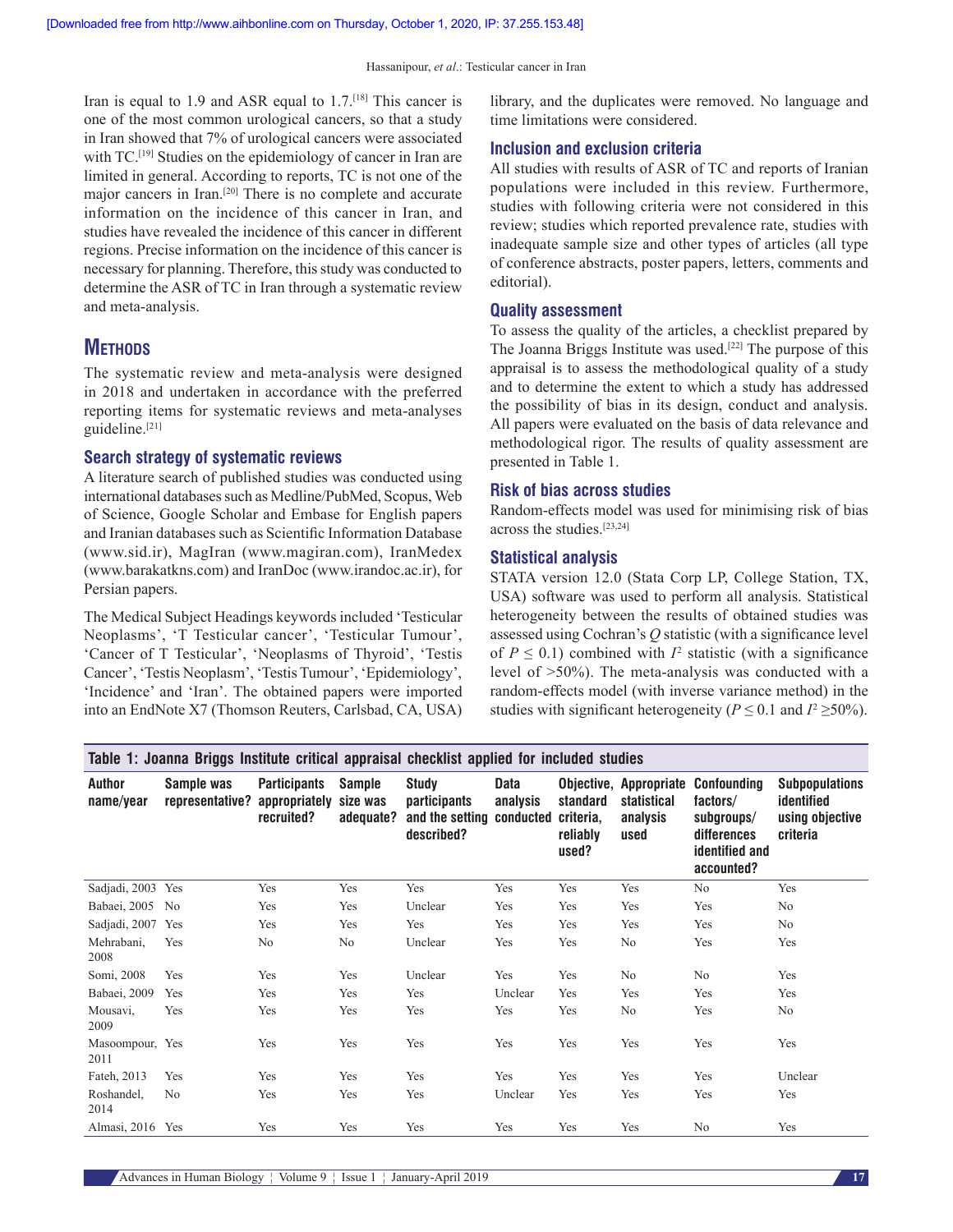# **Results**

#### **Description of literature search**

The database, grey literature searches and hand searching yielded 132 potentially relevant studies. In total, 81 unique studies were reviewed and 37 studies were entered into the second stage of evaluation. Overall, our review included 11 unique studies. Study retrieval and selection has been outlined in Figure 1. Some studies were excluded from the review due to not being relevant to the topic  $(n=46)$ , incorrect study population ( $n = 14$ ), inadequate data ( $n = 7$ ) and duplicate study  $(n = 3)$ . The flowchart of the included studies in this review has been shown in Figure 1.

## **Description of the included studies**

The included studies were published from 2003 to 2016. Based on geographical locations, three studies were conducted in all states of Iran,[20,25,26] two in Fars Province,[27,28] two in Ardabil Province,[29,30] one in East Azerbaijan Province,[31] one in Semnan Province,<sup>[32]</sup> one in Kerman Province<sup>[33]</sup> and one in Shahroud city.<sup>[34]</sup> All the studies have reported ASRs. The main characteristics of the selected studies are presented in Table 2.

## **The results of individual studies**

The highest ASR was reported from Shahroud city between 2000 and 2010 (2.18 per 100,000).[34] The lowest ASR was reported from Fars Province between 1998 and 2002 (0.4 per 100,000).[28]

# **The results of meta‑analysis**

The results of the random-effects model were demonstrated that the ASR of TC was 1.13, 95% confidence interval (0.97–1.29) among Iranian males. In addition, the results of Cochran's test showed the heterogeneity of the studies ( $Q = 610.5$ , df = 12,  $I^2 = 98\%, P < 0.001$ . The forest plots of the random-effects meta-analysis for ASR of TC in Iran are presented in Figure 2.



**Figure 1:** Flowchart of the included eligible studies in the systematic review.

## **Publication bias**

Publication bias was assessed using Egger's tests.[35] Results of Egger's tests showed lack of publication bias ( $P = 0.165$ ).

# **Discussion**

Cancer is the third case of death in Iranian population.[36] Little studies have been done on the epidemiology of cancer in developing countries such as Iran.<sup>[37-42]</sup> Significant differences have been observed between the incidence of this cancer in developed and developing regions.[43] This difference could be due to the exposure of people with potential risk factors or more accurate reporting in developed regions.[9,44,45] The result of this study showed that ASR of TC in Iranian male has a low global average (1.13 per 100,000). Compared to other parts of Asia, Iran has a relatively high incidence.<sup>[18]</sup> The highest incidence in Asia is related to Western Asia (ASR of 1.7 per 100,000), while in the East Asia region (0.5 per 100,000), it has a low incidence.[18] In the neighbouring countries of Iran, Turkey has a relatively ASR (3.2 per 100,000).<sup>[46]</sup> This difference can be due to environmental contexts, familial history, diagnostic methods and lifestyle.<sup>[45,47]</sup> In a study that examined the role of the social development index and TC in Asia, there was a positive and significant correlation between this index and the ASR of TC in Asian countries  $(r = 0.298$ ,  $P = 0.009$ .<sup>[18]</sup>

The results of our study showed that the highest ASR of TC in Iranian males was in Shahroud city (2.18 in 100,000). The high incidence rate in this province can be attributed to the demographic characteristics of people living in this area, lifestyle, diet, genetics, exposure to more likely risk factors and more accurate reporting of TC cases.[48,49] According to the results of our study, the lowest rate of ASR in TC was in Fars Province (0.4 per 100,000). One of the possible reasons for this issue can be low reporting and more cases of other cancers in the area. The findings in this province in recent years also confirm this finding.[50,51] According to the studies conducted

|            |  | Table 2: Basic characteristics of the studies included in |  |  |  |
|------------|--|-----------------------------------------------------------|--|--|--|
| the review |  |                                                           |  |  |  |

| <b>Order</b>   | Author, year    | <b>Time period</b> | Location        | ASR  |
|----------------|-----------------|--------------------|-----------------|------|
| 1              | Sadjadi, 2003   | 1996-1999          | Ardabil         | 0.7  |
| $\overline{2}$ | Babaei, 2005    | 1996-2000          | Semnan          | 0.58 |
| 3              | Sadjadi, 2007   | 1996-2000          | Kerman          | 0.7  |
| 4              | Somi, 2008      | 2006-2007          | East Azerbaijan | 1.94 |
| 5              | Mehrabani, 2008 | 1990-2005          | Fars            | 0.53 |
| 6              | Babaei, 2009    | 2000-2004          | Ardabil         | 1.1  |
|                | Mousavi, 2009   | 2003-2004          | Iran            | 1.05 |
|                |                 | 2004-2005          |                 | 1.37 |
|                |                 | 2005-2006          |                 | 1.44 |
| 8              | Masoompour 2011 | 1998-2002          | Fars            | 0.4  |
| 9              | Fateh, 2013     | 2000-2010          | Shahroud        | 2.18 |
| 10             | Roshandel, 2014 | 2012               | Iran            | 1.7  |
| 11             | Almasi, 2016    | 2012               | Iran            | 1.7  |

ASR: Alkali–Silica reaction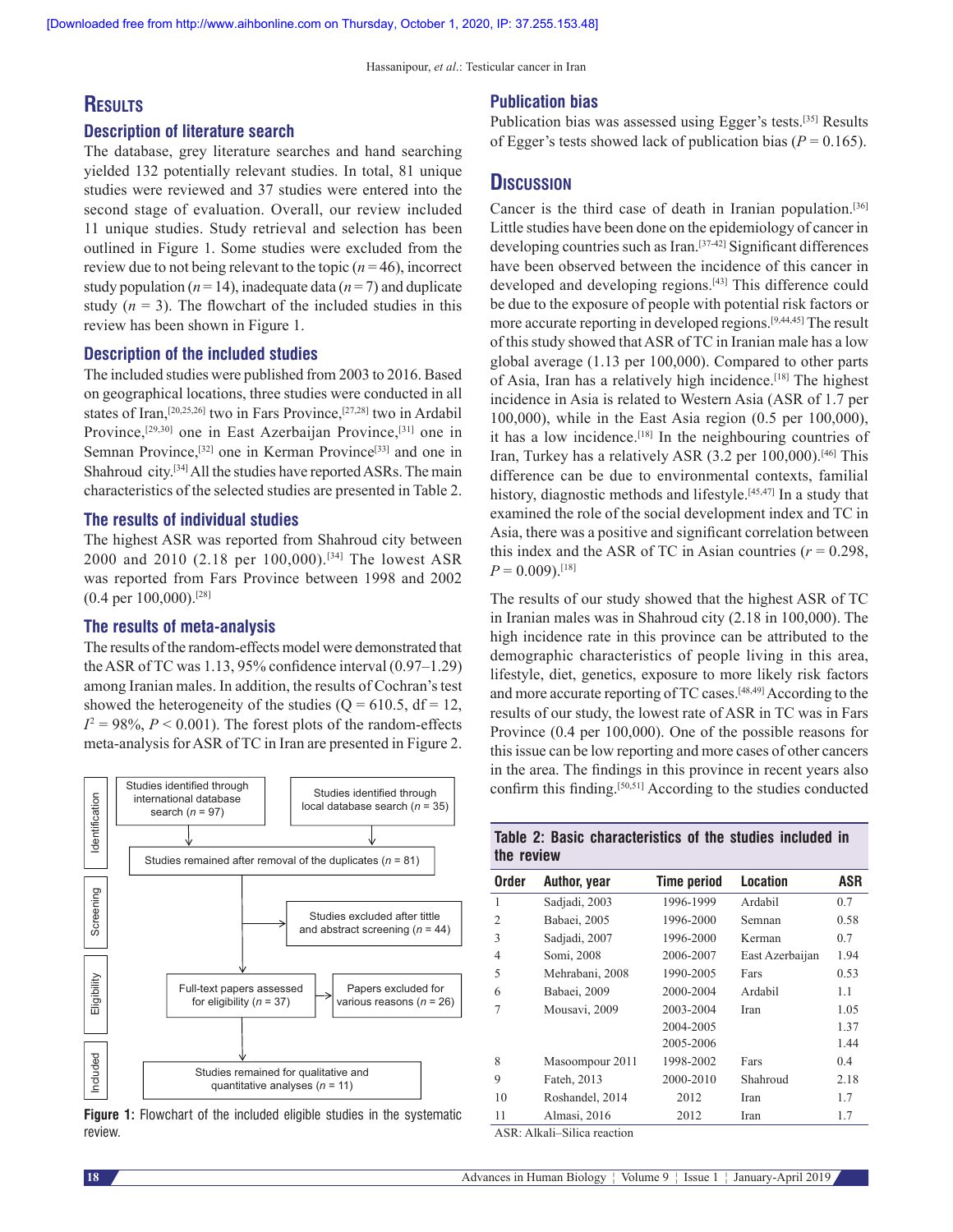Hassanipour, *et al*.: Testicular cancer in Iran

| Study_name                                     | Year      | Location        |                          | ES (95% CI)         | %<br>Weight |
|------------------------------------------------|-----------|-----------------|--------------------------|---------------------|-------------|
| North-western                                  |           |                 |                          |                     |             |
| Sadiadi . 2003                                 | 1996-1999 | Ardabil         |                          | 0.70(0.65, 0.75)    | 8.57        |
| Somi, 2008                                     | 2006-2007 | East Azarbaijan |                          | 1.94 (1.68, 2.23)   | 6.84        |
| Babaei, 2009                                   | 2000-2004 | Ardabil         |                          | 1.10(0.91, 1.33)    | 7.49        |
| Subtotal (I-squared = $97.7\%$ , $p = 0.000$ ) |           |                 |                          | 1.24 (0.58, 1.89)   | 22.90       |
|                                                |           |                 |                          |                     |             |
| Centre                                         |           |                 |                          |                     |             |
| Babaei, 2004                                   | 1996-2000 | Semnan          |                          | 0.58(0.53, 0.62)    | 8.58        |
| Fateh, 2013                                    | 2000-2010 | Shahroud        |                          | 2.18 (1.91, 2.49)   | 6.69        |
| Subtotal (I-squared = $99.1\%$ , $p = 0.000$ ) |           |                 |                          | $1.37(-0.19, 2.94)$ | 15.27       |
|                                                |           |                 |                          |                     |             |
| South                                          |           |                 |                          |                     |             |
| Sadjadi, 2007                                  | 1996-2000 | Kerman          |                          | 0.70(0.65, 0.75)    | 8.57        |
| Mehrabian, 2008                                | 1990-2005 | Fars            |                          | 0.53(0.48, 0.57)    | 8.58        |
| Masoompour, 2011                               | 1998-2002 | Fars            |                          | 0.40(0.36, 0.44)    | 8.59        |
| Subtotal (I-squared = $97.6\%$ , $p = 0.000$ ) |           |                 | ♦                        | 0.54(0.37, 0.71)    | 25.74       |
|                                                |           |                 |                          |                     |             |
| All area                                       |           |                 |                          |                     |             |
| Mousavi, 2009 (1)                              | 2003-2004 | Iran            |                          | 1.05(0.86, 1.27)    | 7.54        |
| Mousavi, 2009 (2)                              | 2004-2005 | Iran            |                          | 1.37(1.16, 1.62)    | 7.30        |
| Mousavi, 2009 (3)                              | 2005-2006 | Iran            |                          | 1.44 (1.22, 1.69)   | 7.25        |
| Roshandel, 2014                                | 2012      | Iran            |                          | 1.70 (1.46, 1.98)   | 7.00        |
| Almasi, 2016                                   | 2012      | Iran            |                          | 1.70 (1.46, 1.98)   | 7.00        |
| Subtotal (I-squared = $81.5\%$ , $p = 0.000$ ) |           |                 |                          | 1.44 (1.20, 1.69)   | 36.09       |
|                                                |           |                 |                          |                     |             |
| Overall (I-squared = $98.0\%$ , $p = 0.000$ )  |           |                 |                          | 1.13 (0.97, 1.29)   | 100.00      |
|                                                |           |                 |                          |                     |             |
| NOTE: Weights are from random effects analysis |           |                 | $\overline{2}$<br>0<br>1 | 3                   |             |

**Figure 2:** Forest plot of the random-effects meta-analysis for age-standardised rate of testicular cancer in males in the Iran.

in Fars Province, TC has been found to be <0.5 per 100,000 in all studies.[52]

# **Conclusion**

Based on our findings, ASR for TC in Iran is lower than the world average; however, it has a higher incidence than other Asian countries.

## **Acknowledgement**

The present study was financially supported by Guilan University of Medical Sciences, Rasht, Iran.

## **Financial support and sponsorship**

The present study was financially supported by Guilan University of Medical Sciences, Rasht, Iran

## **Conflicts of interest**

There are no conflicts of interest.

# **References**

- 1. Le Cornet C, Lortet-Tieulent J, Forman D, Béranger R, Flechon A, Fervers B, *et al.* Testicular cancer incidence to rise by 25% by 2025 in Europe? Model-based predictions in 40 countries using population-based registry data. Eur J Cancer 2014;50:831‑9.
- 2. Siegel RL, Miller KD, Jemal A. Cancer statistics, 2018. CA Cancer J Clin 2018;68:7‑30.
- 3. Bray F, Ferlay J, Soerjomataram I, Siegel RL, Torre LA, Jemal A, *et al.* Global cancer statistics 2018: GLOBOCAN estimates of incidence and mortality worldwide for 36 cancers in 185 countries. CA Cancer J Clin 2018;68:394‑424.
- 4. Smith S, Janitz A, Campbell J. Epidemiology of testicular cancer in Oklahoma and the United States. J Okla State Med Assoc 2016;109:385‑90.
- 5. Shanmugalingam T, Soultati A, Chowdhury S, Rudman S, Van Hemelrijck M. Global incidence and outcome of testicular cancer. Clin Epidemiol 2013;5:417‑27.
- 6. Ferguson L, Agoulnik AI. Testicular cancer and cryptorchidism. Front Endocrinol (Lausanne) 2013;4:32.
- 7. McGlynn KA, Trabert B. Adolescent and adult risk factors for testicular cancer. Nat Rev Urol 2012;9:339-49.
- 8. Richiardi L, Pettersson A, Akre O. Genetic and environmental risk factors for testicular cancer. Int J Androl 2007;30:230-40.
- 9. Swerdlow AJ, De Stavola BL, Swanwick MA, Mangtani P, Maconochie NE. Risk factors for testicular cancer: A case-control study in twins. Br J Cancer 1999;80:1098-102.
- 10. StangA, Ahrens W, Bromen K, Baumgardt‑Elms C, Jahn I, Stegmaier C, *et al.* Undescended testis and the risk of testicular cancer: Importance of source and classification of exposure information. Int J Epidemiol 2001;30:1050‑6.
- 11. NordsborgRB, MelikerJR, WohlfahrtJ, MelbyeM, Raaschou-NielsenO. Cancer in first‑degree relatives and risk of testicular cancer in Denmark. Int J Cancer 2011;129:2485‑91.
- 12. Hemminki K, Li X. Familial risk in testicular cancer as a clue to a heritable and environmental aetiology. Br J Cancer 2004;90:1765-70.
- 13. Pyle LC, Nathanson KL. Genetic changes associated with testicular cancer susceptibility. Semin Oncol 2016;43:575‑81.
- 14. Wilson WT, Frenkel E, Vuitch F, Sagalowsky AI. Testicular tumors in men with human immunodeficiency virus. J Urol 1992;147:1038-40.
- 15. Bernardi D, Salvioni R, Vaccher E, Repetto L, Piersantelli N, Marini B, *et al.* Testicular germ cell tumors and human immunodeficiency virus infection: A report of 26 cases. Italian Cooperative Group on AIDS and tumors. J Clin Oncol 1995;13:2705‑11.
- 16. Abomelha M. Adult testicular cancer: Two decades of saudi national data. Urol Ann 2017;9:305‑9.
- 17. Hayes‑Lattin B, Nichols CR. Testicular cancer: A prototypic tumor of young adults. Semin Oncol 2009;36:432‑8.
- 18. Sadeghi M, Ghoncheh M, Mohammadian-Hafshejani A, Gandomani HS, Rafiemanesh H, Salehiniya H, *et al.* Incidence and mortality of testicular cancer and relationships with development in Asia. Asian Pac J Cancer Prev 2016;17:4251‑7.